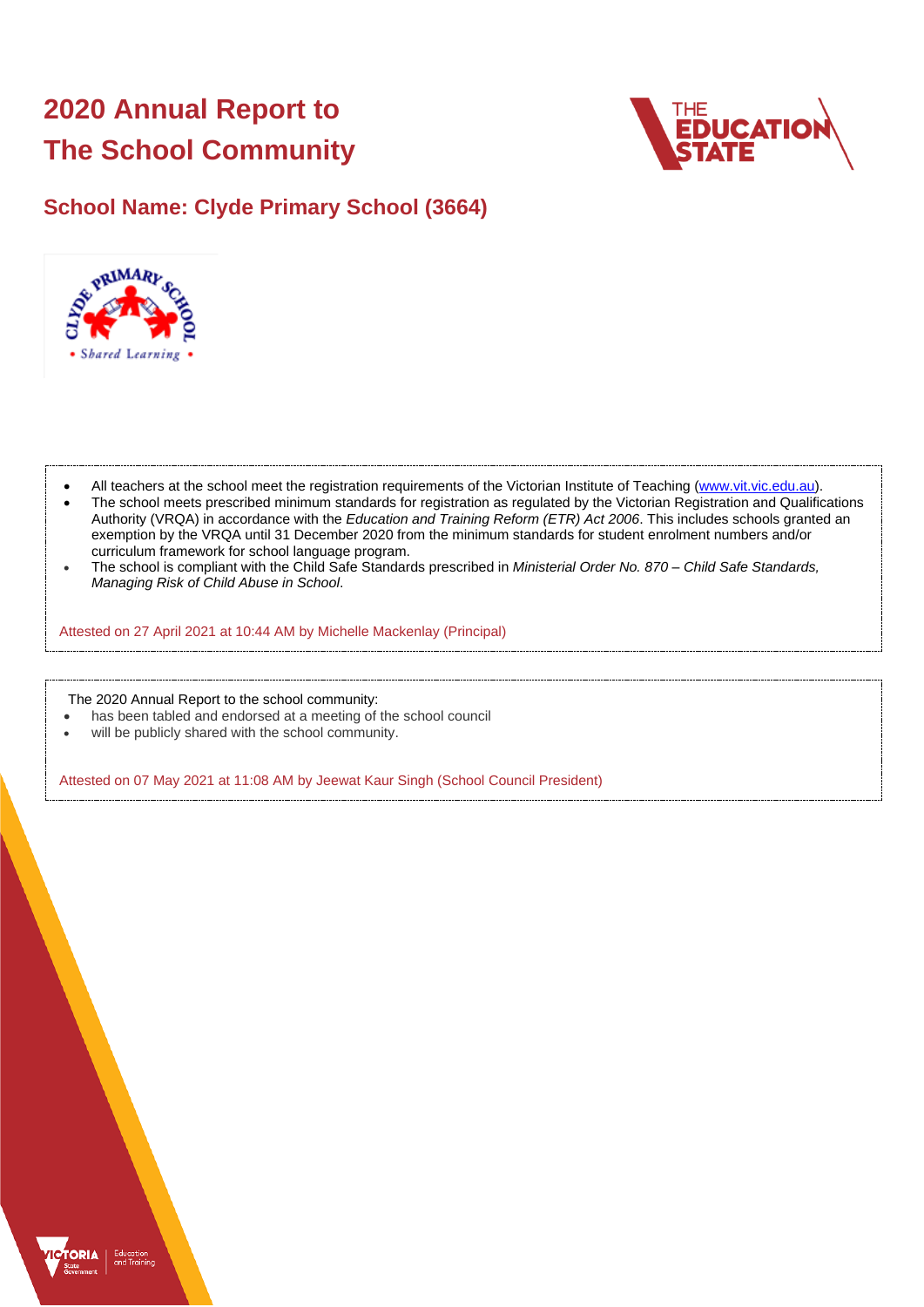

## How to read the Annual Report

## What has changed for the 2020 Annual Report?

#### **Improved appearance**

The appearance of the Performance Summary has been updated to more clearly represent information and to assist interpretation and comparison of individual school's data with state averages and similar school groups.

#### **School performance data**

The Victorian community's experience of COVID-19, including remote and flexible learning, had a significant impact on normal school operations. This impacted the conduct of assessments and surveys. Readers should be aware of this when interpreting the Performance Summary.

For example, in 2020 school-based surveys ran under changed circumstances, and NAPLAN was not conducted. Absence and attendance data may have been influenced by local processes and procedures adopted in response to remote and flexible learning.

Schools should keep this in mind when using this data for planning and evaluation purposes. Those schools who participated in the Student Attitudes to School survey in 2020 should also refer to the advice provided regarding the consistency of their data.

## What does the *'About Our School'* section refer to?

The About Our School section provides a brief background on the school, an outline of the school's performance over the year and future directions.

The 'School Context' describes the school's vision, values and purpose. Details include the school's geographic location, size and structure, social characteristics, enrolment characteristics and special programs.

The 'Framework for Improving Student Outcomes (FISO)' section includes the improvement initiatives the school has selected and the progress they have made towards achieving them.

## What does the *'Performance Summary'* section of this report refer to?

The Performance Summary includes the following:

#### **School Profile**

- student enrolment information
- the school's 'Student Family Occupation and Education' category
- a summary of parent responses in the Parent Opinion Survey, shown against the statewide average for Primary schools
- school staff responses in the area of School Climate in the School Staff Survey, shown against the statewide average for Primary schools

#### **Achievement**

- English and Mathematics for Teacher Judgements against the curriculum
- English and Mathematics for National Literacy and Numeracy tests (NAPLAN). *Note: NAPLAN tests were not conducted in 2020*

### **Engagement**

Student attendance at school

#### **Wellbeing**

Student responses to two areas in the Student Attitudes to School Survey:

- Sense of Connectedness
- Management of Bullying

Results are displayed for the latest year and the average of the last four years (where available).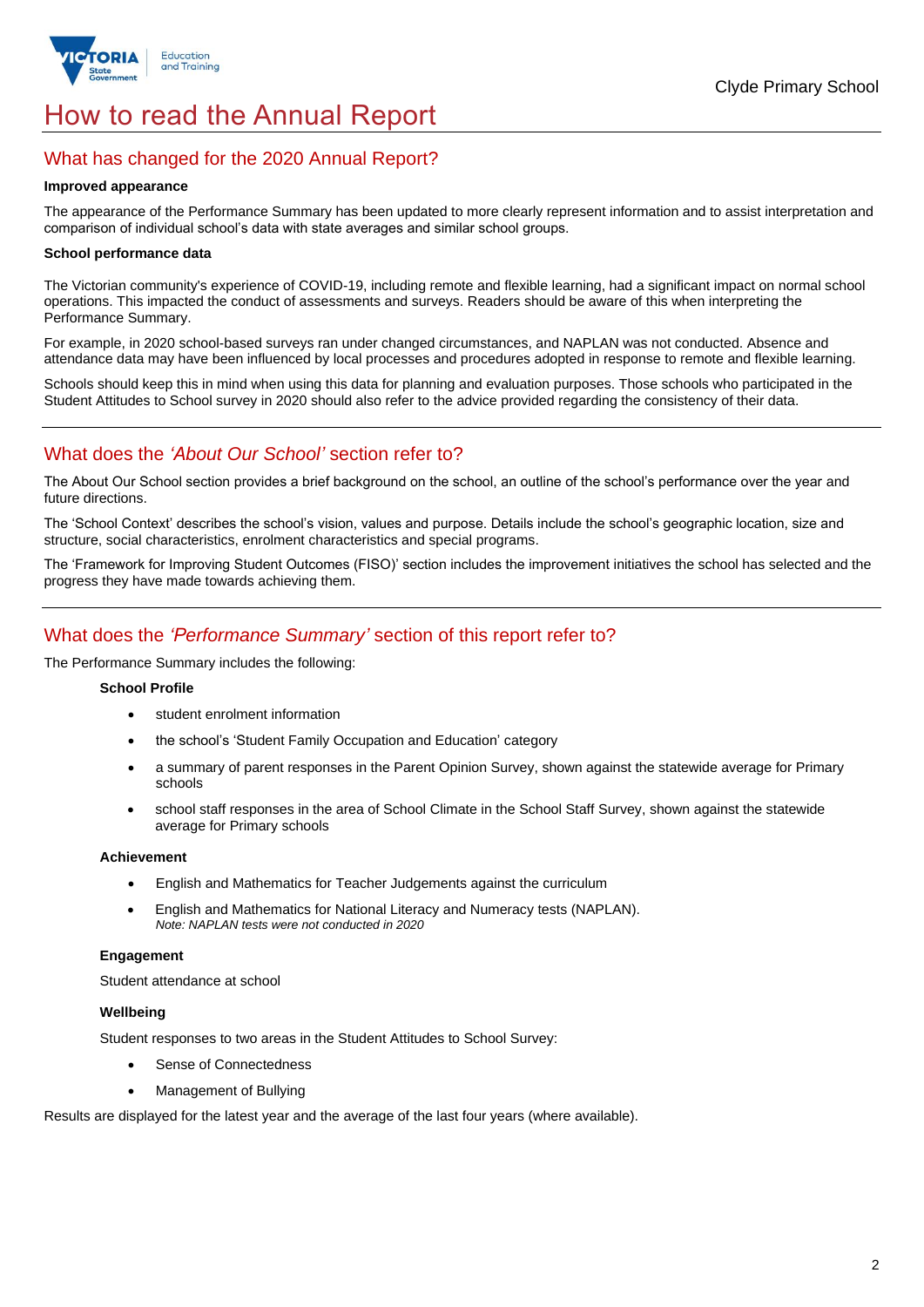

## How to read the Annual Report (continued)

## What do *'Similar Schools'* refer to?

Similar Schools are a group of Victorian government schools with similar characteristics to the school.

This grouping of schools has been created by comparing each school's socio-economic background of students, the number of non-English speaking students and the school's size and location.

## What does *'NDP'* or '*NDA*' mean?

'NDP' refers to no data being published for privacy reasons or where there are insufficient underlying data. For example, very low numbers of participants or characteristics that may lead to identification will result in an 'NDP' label. For the 2020 Student Attitudes to School survey, specifically, the similar school group averages are replaced by 'NDP' where less than 50% of schools in a given similar school group did not participate in the 2020 survey.

'NDA' refers to no data being available. Some schools have no data for particular measures due to low enrolments. There may be no students enrolled in some year levels, so school comparisons are not possible.

Note that new schools only have the latest year of data and no comparative data from previous years. The Department also recognises unique circumstances in Specialist, Select Entry, English Language, Community Schools and schools that changed school type recently, where school-to-school comparisons are not appropriate.

## What is the *'Victorian Curriculum'*?

The Victorian Curriculum F–10 sets out what every student should learn during his or her first eleven years of schooling. The curriculum is the common set of knowledge and skills required by students for life-long learning, social development and active and informed citizenship.

The Victorian Curriculum is assessed through teacher judgements of student achievement based on classroom learning.

The curriculum has been developed to ensure that school subjects and their achievement standards enable continuous learning for all students, including students with disabilities.

The 'Towards Foundation Level Victorian Curriculum' is integrated directly into the curriculum and is referred to as 'Levels A to D'.

'Levels A to D' may be used for students with a disability or students who may have additional learning needs. These levels are not associated with any set age or year level that links chronological age to cognitive progress (i.e. there is no age expected standard of achievement for 'Levels A to D').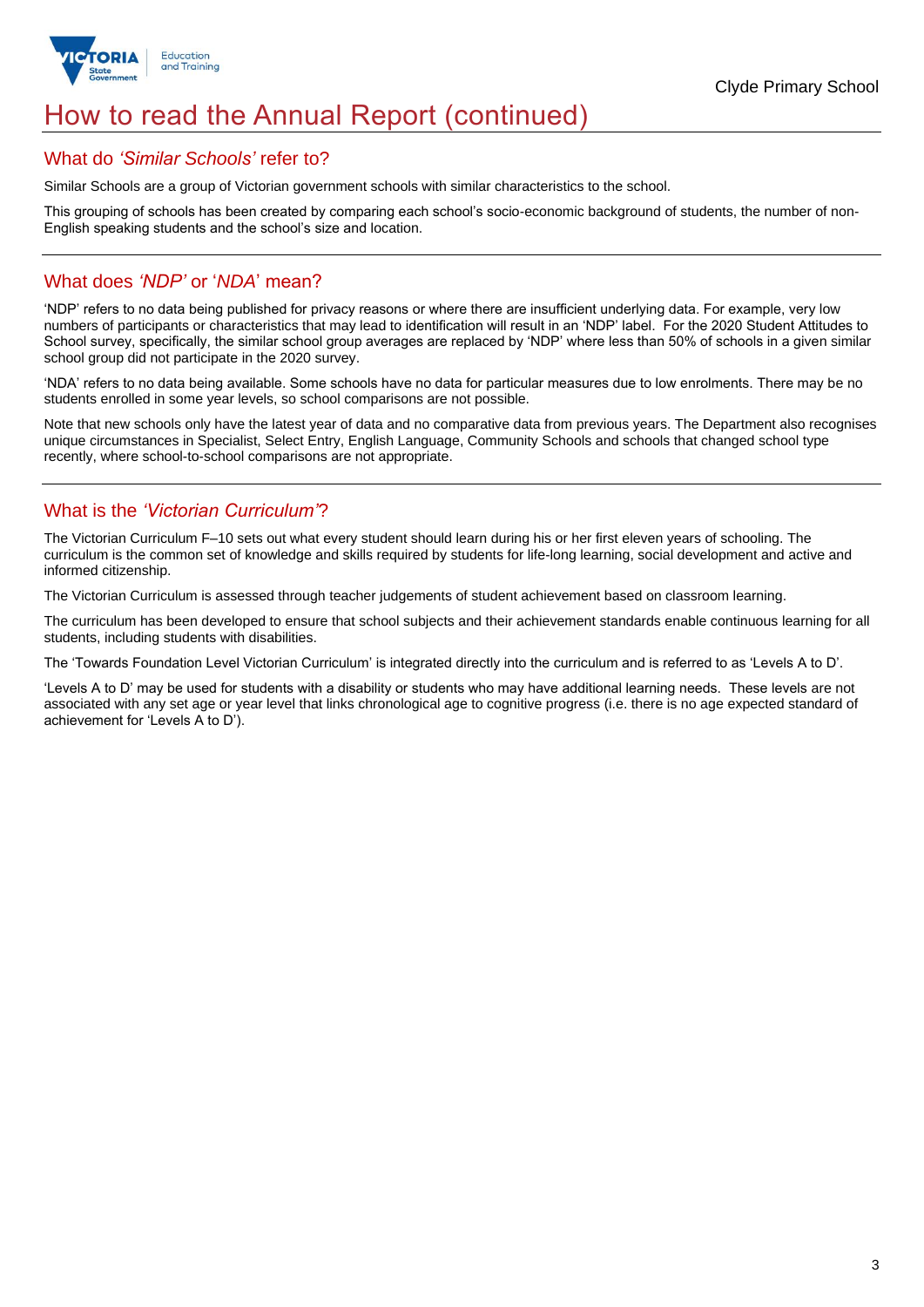

## **About Our School**

### **School context**

Clyde Primary School, established on its current site in 1910, is located in the community of Clyde in the City of Casey, one of Melbourne's fastest growing areas. The school is 5 kilometres east of Cranbourne and 10 kilometres south of Berwick. The physical environment of the school has much to offer with mature trees, a large oval and adjacent farmland giving the school a rural feel.

The school consists of 3 buildings including a BER learning center for 4 Foundation classes and a library, the original school structure which houses administration, the staffroom, 4 classes and the multipurpose room, which is used for PE and by Camp Australia for Out of School Hours Care program. We have 9 portable blocks, which house 16 classes and dedicated Art, STEM and Music spaces.

The staffing profile consists of 1 Principal, 1 x Assistant Principal, 1 Leading teacher, 2 Learning Specialists, 32 Teachers (26 full time, 6 part time) and 9 ES staff. All teachers at Clyde PS work within a whole school PLC (Professional Learning Community) and within sub-school Professional Learning Teams (PLTs). Our leadership structure consists of our Principal, Assistant Principal and our School Improvement Leaders. We have

Curriculum Leaders in the areas of English, Mathematics, Wellbeing and Digital Technologies. We also have PLT Leaders who lead our PLT teams in the different areas of the school.

Clyde Primary School's student enrolment is consistently increasing each year and throughout the year. The total number of students for 2020 was in the range of 530 from Foundation to Year 6. Our enrolments are continuing to increase due to significant housing development in the area and we anticipate that this will continue in the coming years. Students come from a wide geographic area and student intake is from many different kindergartens. Graduating Year 6 students feed a range of secondary schools including a variety of government and private secondary settings.

Curriculum planning commences in our PLT meetings. In PLT meetings staff use data analysis created from the curriculum and other research base to ensure that they are planning for each student's individual needs. They use PLTs to plan for extension, intervention and to identify effective teaching strategies. Staff attend a Professional Learning Session on Monday afternoons.

Clyde PS run additional programs to support students throughout their schooling. These include: Mind Up Curriculum and Circle Time, School Camps, Chaplaincy Program, Foundation Transition, Whole School Transition, Student Agency, Lunchtime Programs, Before and After School Program, Toastmasters, Life Education, Swimming Program, School Performances, Instrumental Music Program and Christmas Concerts.

## **Framework for Improving Student Outcomes (FISO)**

In 2020, the school focused on implementation of Key Improvement Strategies related to the FISO dimensions of Building Practice Excellence, Curriculum Planning and Assessment and Building Leadership Teams.

This included:

- a tiered intervention model
- a remote teaching and learning program
- professional learning on assessment

To support implementation of these KIS, our Learning Specialists and leading teachers have held a major focus on providing rich learning opportunities to other staff by delivering high quality professional learning based around assessment. Even during remote and flexible learning, students received individual intervention programs. Teachers were also able to learn with colleagues about assessment practices and this led to the design of the whole school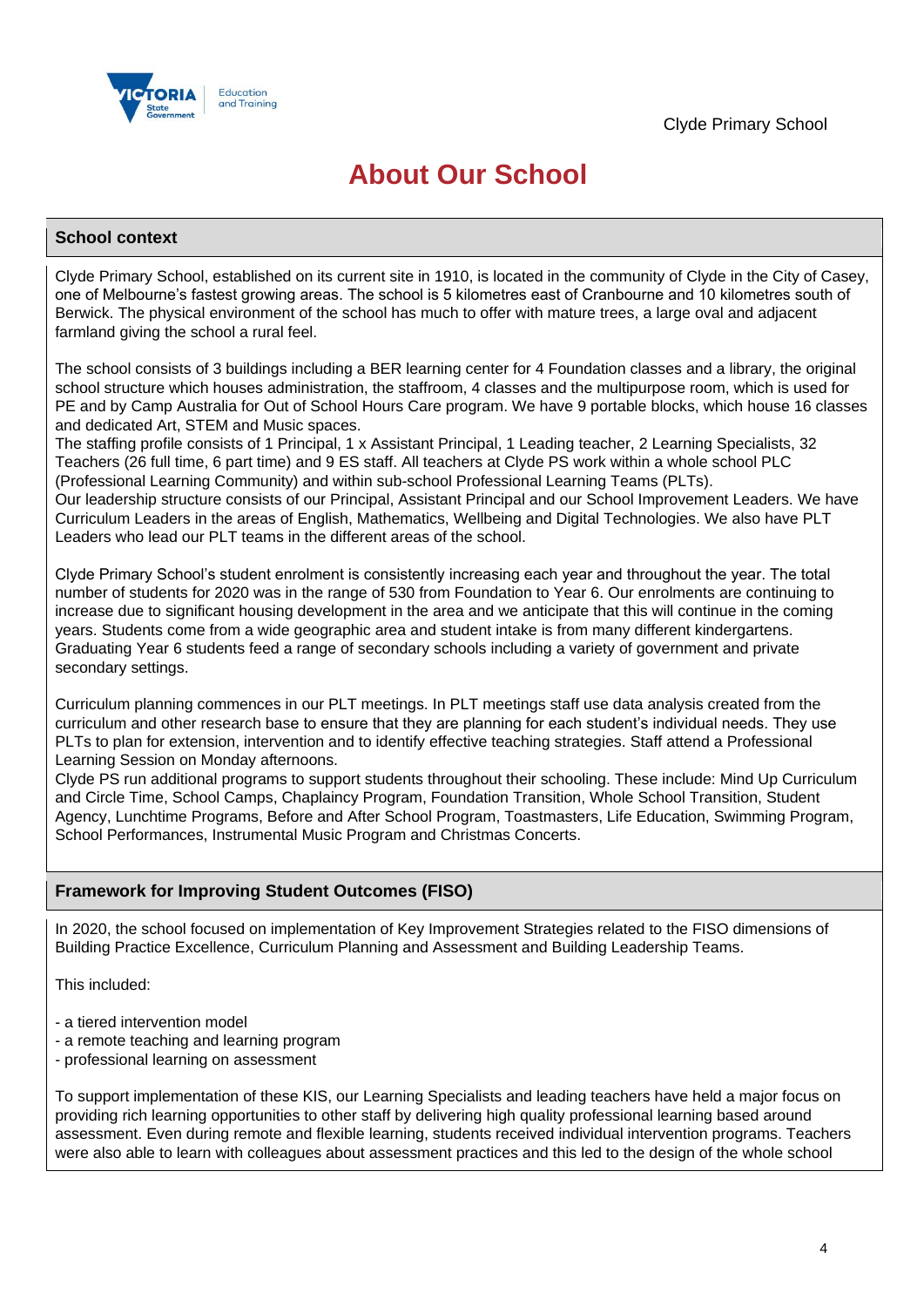

assessment practices.

### **Achievement**

In 2020, the school continued work on its strategic plan goal of improving learning growth for all students in Literacy and Numeracy. However due to the impact of Covid-19 and the need for remote and online learning the work undertaken needed to be adapted in order to ensure learning growth for all students.

During periods of remote teaching and learning students were able to access the curriculum utilising some digital platforms already in use by the school and the introduction of new platforms. Students were able to be given access to the curriculum through online lessons provided by class teachers, assigned levelled tasks, interactive focus groups, individual sessions via WebEx or phone and by paper copies of assigned work.

During remote learning staff were able to continue to work in Professional Learning Teams and continued their professional development with a particular focus on Assessment 'of' and 'for' learning. This was undertaken utilising a 'teach the teacher' method and increased teacher knowledge and capacity to use data to identify point of need for all students.

In addition to this, Professional Learning Sessions were adapted to ensure that teaching staff were able to develop their capacity to teach students remotely.

Student Reading growth continued to be a priority with the further development of a school reading tracker and reading protocols enabling teachers to assess student growth and pinpoint individual need using a range of resources. This included the introduction of Probe which enabled teaching staff to analyse student comprehension with greater accuracy.

By the end of the year Curriculum Teams had audited the current assessment schedule and this led to the development of a new schedule to be utilised in 2021. During remote and onsite learning teachers also used the Gradual Release of Responsibility Model to support student understanding and access to the curriculum.

Additionally, the introduction of a Tiered Intervention Model at the beginning of the year led to staff developing standardised assessment and cut off points to identify students working below expected levels. This data was analysed in PLTs and then led to Intervention being provided at cohort level to individual and groups of students. Intervention was also provided to students during Remote Learning and enabled some students who found learning remotely challenging to make significant progress.

## **Engagement**

At the commencement of COVID, the Wellbeing team devised a monitoring tool for all staff to use to gauge engagement levels of all students throughout remote learning. This flow chart was devised for staff to follow and entailed supports that they could use for different situations. Student engagement differed for all students and families throughout COVID. Staff focused on connecting with families on a regular basis via a phone call or Webex to improve engagement. In term 3, regular Webex sessions occurred with all students, either as a whole class or in small groups. This increased engagement with students and strengthened the connection with families as they were able to connect with their teacher during this time. Other strategies to support families varied but consisted of regular contact from the wellbeing team to discuss strategies to support both parents and students, sometimes discussing external support services for families. Information was provided to parents regarding how a day could be structured with small brain breaks and larger breaks between each session. Paper packs were delivered to families and school's iPad's were leant to families to ensure they could access online platforms. Staff realised that additional time was required for some of our EAL (English as Additonal Language) families to ensure they were able to access the curriculum and working with/contacting these families on a regular basis was the key to their engagement. Many of our students on the Program for Students with a Disability (PSD) students engaged on a regular basis with their Educational Support worker multiple times per week and they worked either one-on-one or in small groups via Webex to ensure they engaged in their learning.

To support student engagement during transitioning back to onsite learning staff ensured that student wellbeing was of importance. A focus on core curriculum was essential but staff found that students required frequent breaks and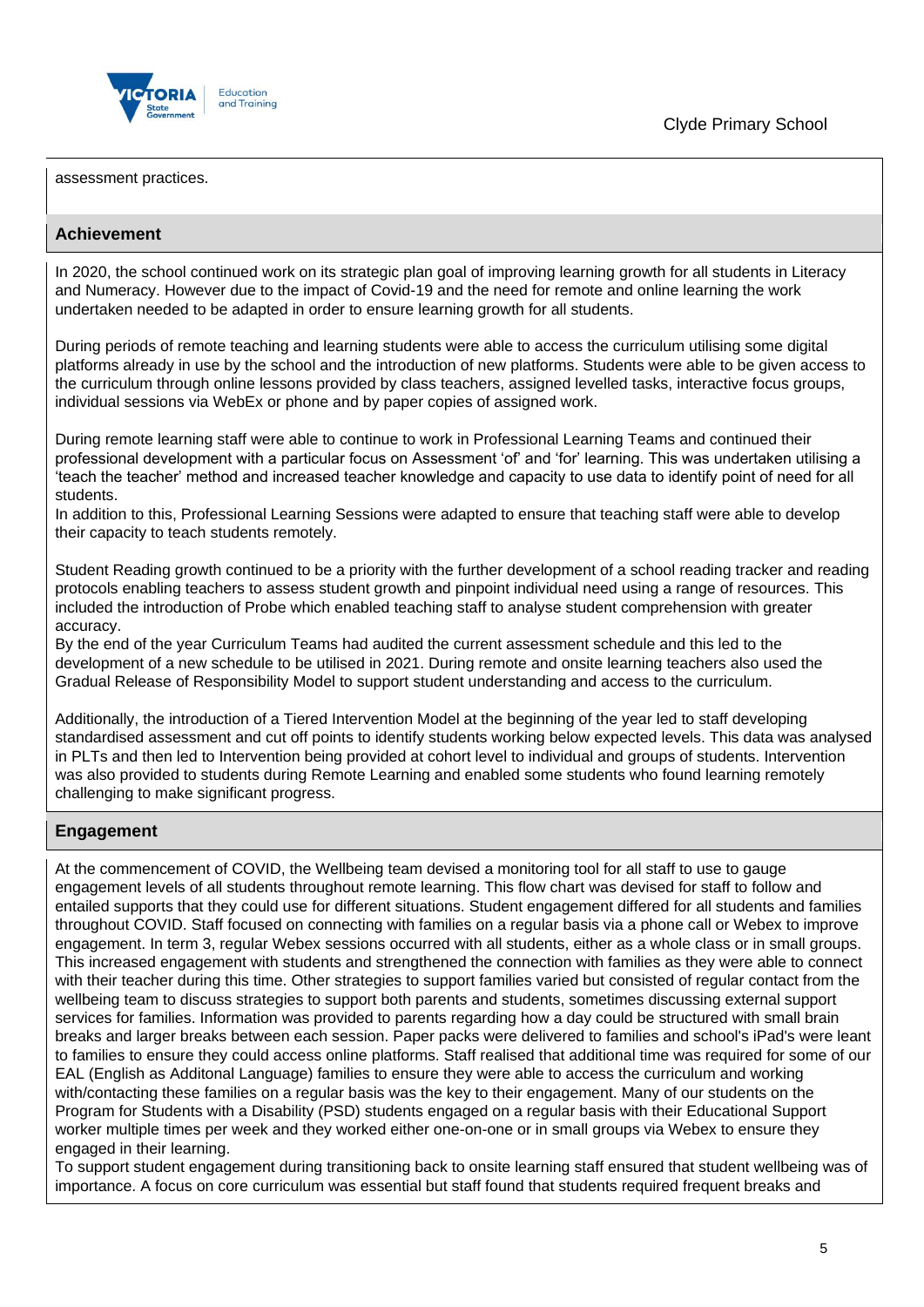

needed to re-connect again with others in the classroom. Re-building a classroom community was important with a focus on connecting students to the school. Staff also re-introduced SWPBS to students and students continued to receive positive affirmations for the engagement in learning. Flexibility was also the key when students came back to school and being able to understand what students required eg: more frequent breaks, support from Chaplain or wellbeing team.

## **Wellbeing**

From the commencement of remote learning, staff identified students who were deemed 'at risk' and placed them onto the DET 'At Risk' template. The wellbeing team made regular contact with these families throughout remote learning to identify whether these families required additional supports or a varied curriculum for their children. All communication with families were placed onto a spreadsheet so staff could track the support being provided and identify further supports if required. Some of our identified families participated in our onsite program also. Throughout remote learning, staff identified other students and families requiring support and they were also placed into our spreadsheet and support commenced for them.

Staff identified the needs of some of our families and supported them in many different ways. These included providing food packs to families, delivering paper packs to support families who were struggling with online learning, providing families with dongles and iPads for families that did not have access to this technology, modifying tasks or the structure of the day to suit particular families

Our Chaplain continued to interact with families and students remotely. She contacted families regularly by phone and also participated in Webex sessions with students to continue to support their individual needs.

Wellbeing staff participated in many professional learning sessions and were able to disseminate this information to both staff and families via the website, newsletters, onsite platforms or through individual contact with families. External support through Student Support Service Officers (SSSO) and our wellbeing networks were helpful in identifying other supports that could be used for families within our community. Our school community participated in 'Are you Okay Day' for the first time throughout remote learning to ensure families understood the significance of the day and where to seek support eg: Kids Helpline.

School Wide Positive Behaviour programs and Respectful Relationships continued to be a focus for the wellbeing team throughout remote learning. Staff were able to give out our SWPBS tokens online and to students who were participating in onsite learning and staff continued to use the language of SWPBS via Webex sessions.

## **Financial performance and position**

Clyde Primary School maintained a sound financial position throughout 2020 and ended the year with a surplus of \$117,712 after our contribution of \$34,998 towards the Tutor Learning Program. This surplus was heavily influenced by the 2019 surplus of \$86,463 being carried forward. Our enrolments have continued to increase, however slightly because of the new school opening in the area.

2020 was certainly a different year with covid-19 impacting on the operations of our school, Long Service Leave was cancelled due to travel restrictions and utility costs were down because of reduced numbers at school. Sporting grants were still received but were less and for equipment rather than activities. The Out of Hours School Care program and canteen continued to run at a minimal profit. The Chaplaincy grant of (\$20,000) continued, allowing the employment of a chaplain 1 day per week, to work with students on an as need basis, this program is also topped up by the school. The equity funding the school received was allocated to an intervention program, resources and upgrading of literacy and numeracy resources in line with the school's Annual Implementation plan.

> **For more detailed information regarding our school please visit our website at [https://clydeps.vic.edu.au](https://clydeps.vic.edu.au/)**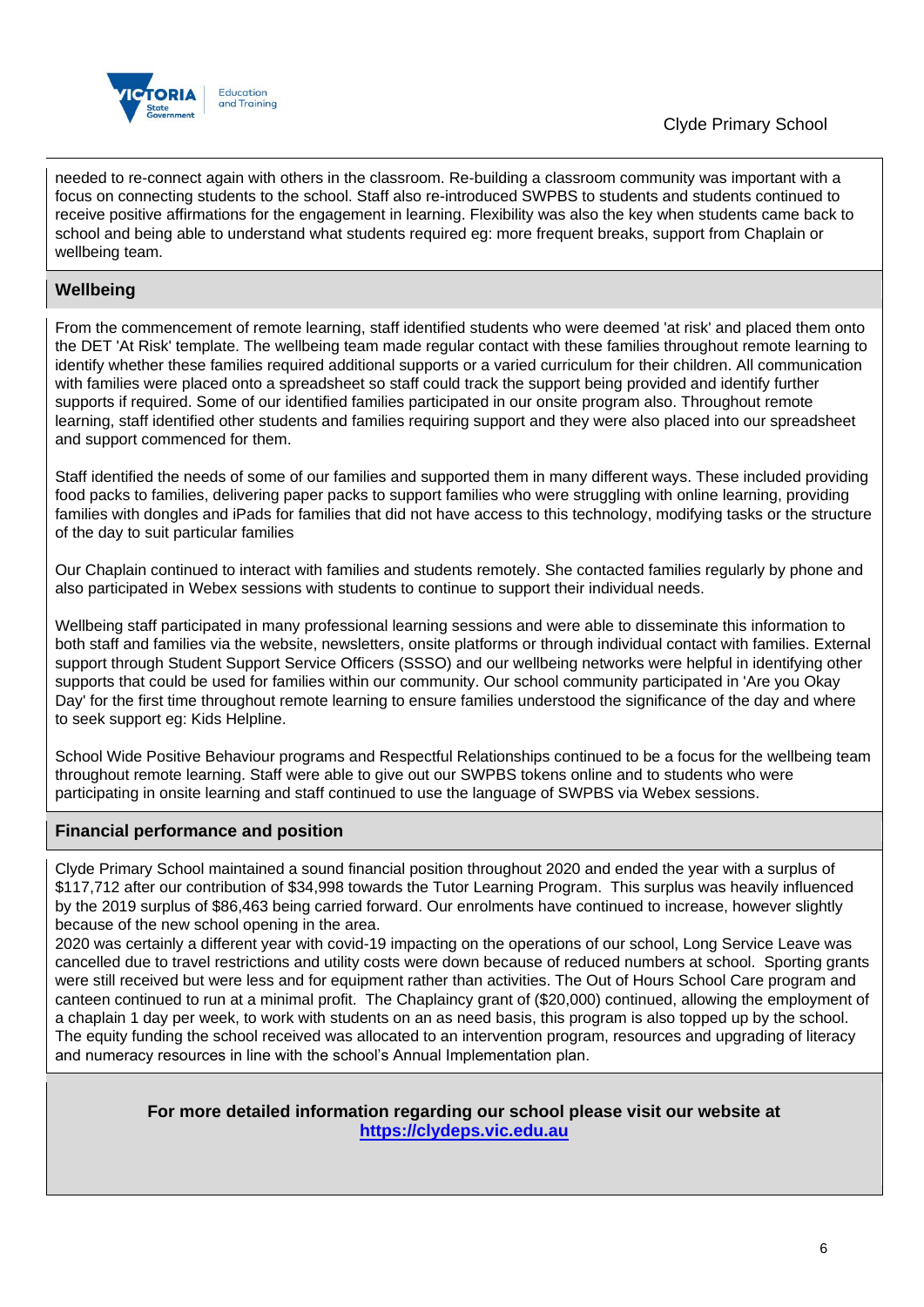

# **Performance Summary**

The Performance Summary for government schools provides an overview of how this school is contributing to the objectives of the Education State and how it compares to other Victorian Government schools.

All schools work in partnership with their school community to improve outcomes for children and young people. Sharing this information with parents and the wider school community helps to support community engagement in student learning, a key priority of the Framework for Improving Student Outcomes.

Refer to the 'How to read the Annual Report' section for help on how to interpret this report.

## SCHOOL PROFILE

#### **Enrolment Profile**

A total of 507 students were enrolled at this school in 2020, 249 female and 258 male.

24 percent of students had English as an additional language and 1 percent were Aboriginal or Torres Strait Islander.

#### **Overall Socio-Economic Profile**

The overall school's socio-economic profile is based on the school's Student Family Occupation and Education index (SFOE) which takes into account parents' occupations and education.

Possible socio-economic band values are: Low, Low-Medium, Medium and High.

This school's socio-economic band value is: Medium

#### **Parent Satisfaction Summary**

The percent endorsement by parents on their school satisfaction level, as reported in the annual Parent Opinion Survey.

Percent endorsement indicates the percent of positive responses (agree or strongly agree) from parents who responded to the survey.



#### **School Staff Survey**

The percent endorsement by staff on School Climate, as reported in the annual School Staff Survey.

Percent endorsement indicates the percent of positive responses (agree or strongly agree) from staff who responded to the survey. Data is suppressed for schools with three or less respondents to the survey for confidentiality reasons.



Percent endorsement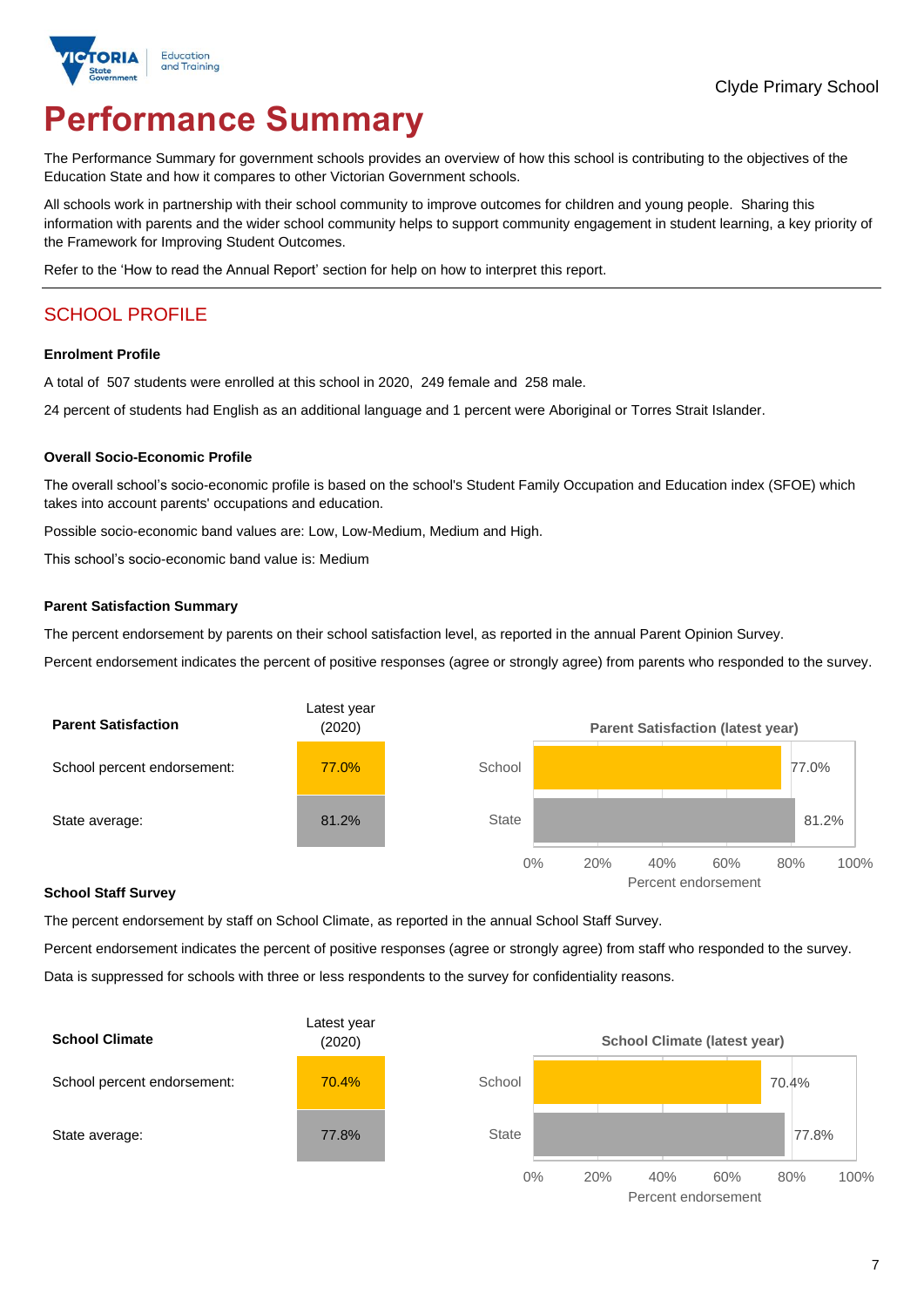

## ACHIEVEMENT

*Key: 'Similar Schools' are a group of Victorian government schools that are like this school, taking into account the*  school's socioeconomic background of students, the number of non-English speaking students and the size and *location of the school.*

#### **Teacher Judgement of student achievement**

Percentage of students working at or above age expected standards in English and Mathematics.



#### **NAPLAN**

NAPLAN tests were not conducted in 2020.

#### **NAPLAN Learning Gain**

NAPLAN learning gain is determined by comparing a student's current year result to the results of all 'similar' Victorian students (i.e. students in all sectors in the same year level who had the same score two years prior).

NAPLAN tests were not conducted in 2020.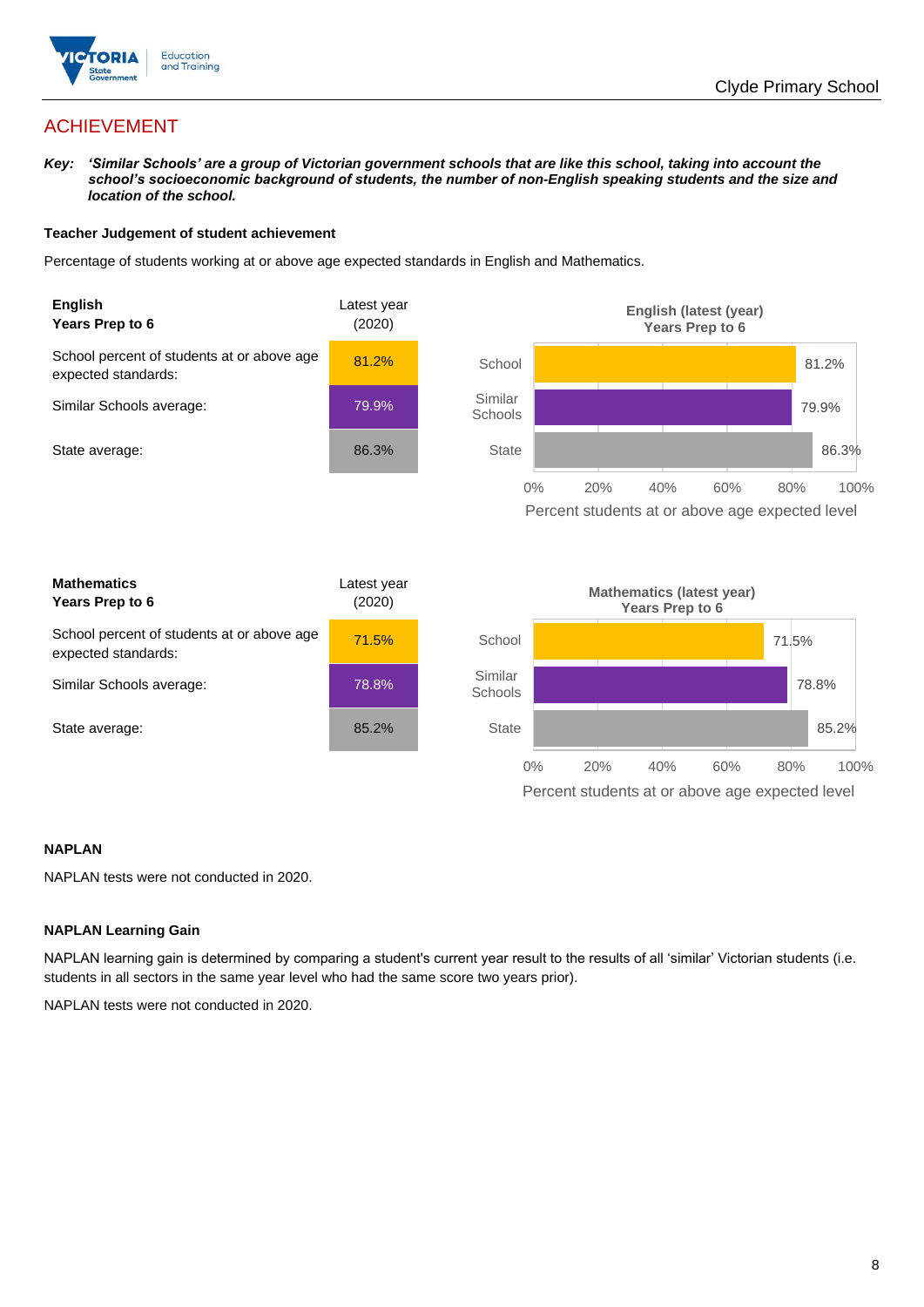

## ENGAGEMENT

*Key: 'Similar Schools' are a group of Victorian government schools that are like this school, taking into account the school's socioeconomic background of students, the number of non-English speaking students and the size and location of the school.*

#### **Average Number of Student Absence Days**

Absence from school can impact on students' learning. Common reasons for non-attendance include illness and extended family holidays. Absence and attendance data in 2020 may have been influenced by local processes and procedures adopted in response to remote and flexible learning.



#### **Attendance Rate (latest year)**

|                                             | Prep | Year 1 | Year 2 | Year 3 | Year 4 | Year 5 | Year 6 |
|---------------------------------------------|------|--------|--------|--------|--------|--------|--------|
| Attendance Rate by year level<br>$(2020)$ : | 93%  | 89%    | 92%    | 92%    | 89%    | 92%    | 93%    |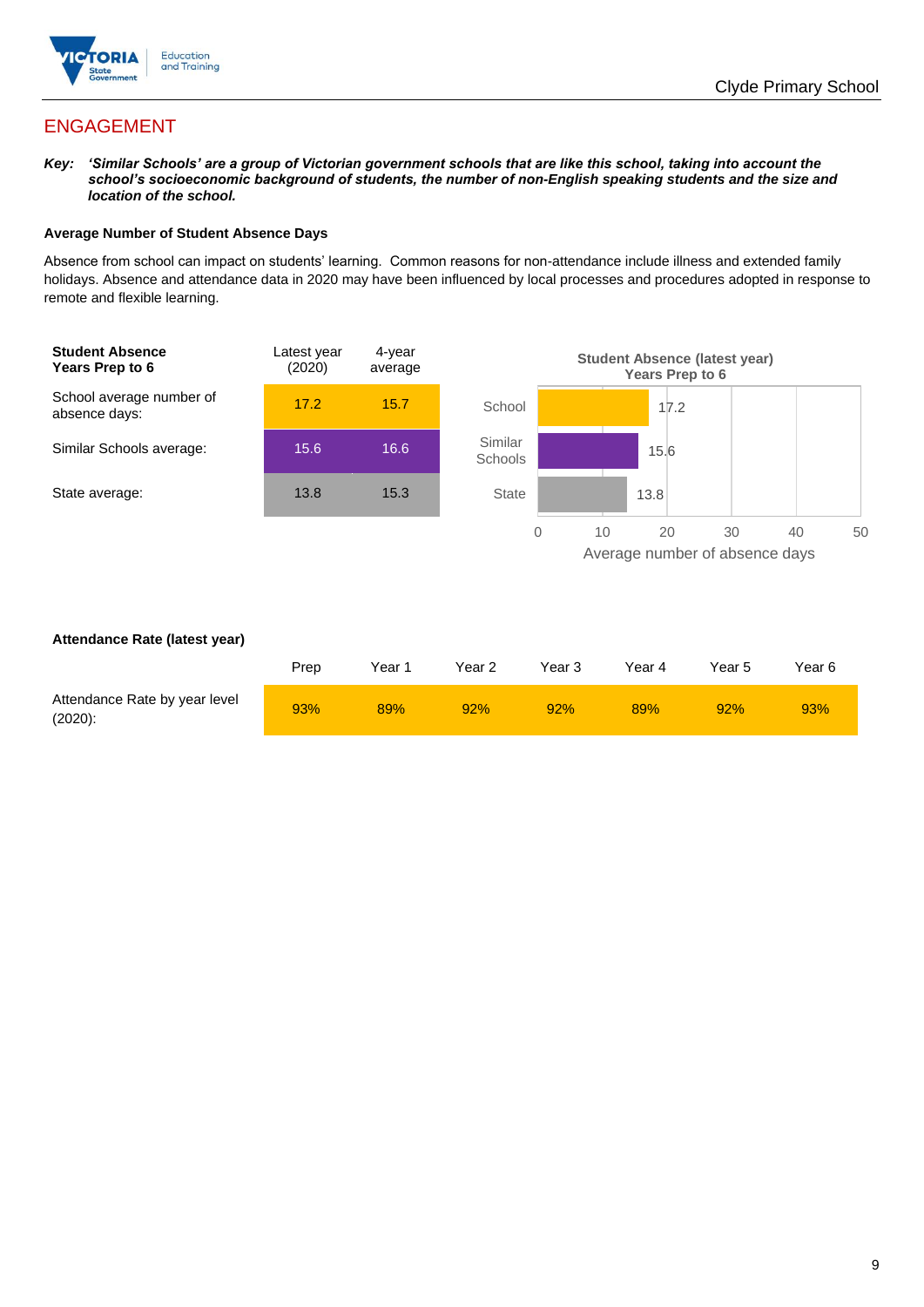

## **WELLBEING**

*Key: 'Similar Schools' are a group of Victorian government schools that are like this school, taking into account the*  school's socioeconomic background of students, the number of non-English speaking students and the size and *location of the school.*

#### **Student Attitudes to School – Sense of Connectedness**

The percent endorsement on Sense of Connectedness factor, as reported in the Attitudes to School Survey completed annually by Victorian Government school students, indicates the percent of positive responses (agree or strongly agree).

Schools who participated in the Student Attitudes to School survey in 2020 should refer to the advice provided regarding the consistency of their data.



*years or within similar school groups. Care should be taken when interpreting these results.*

#### **Student Attitudes to School – Management of Bullying**

The percent endorsement on Management of Bullying factor, as reported in the Attitudes to School Survey completed annually by Victorian Government school students, indicates the percent of positive responses (agree or strongly agree).

Schools who participated in the Student Attitudes to School survey in 2020 should refer to the advice provided regarding the consistency of their data.



*Due to lower participation rates and differences in collection methodology in 2020, data are often not comparable with previous years or within similar school groups. Care should be taken when interpreting these results.*

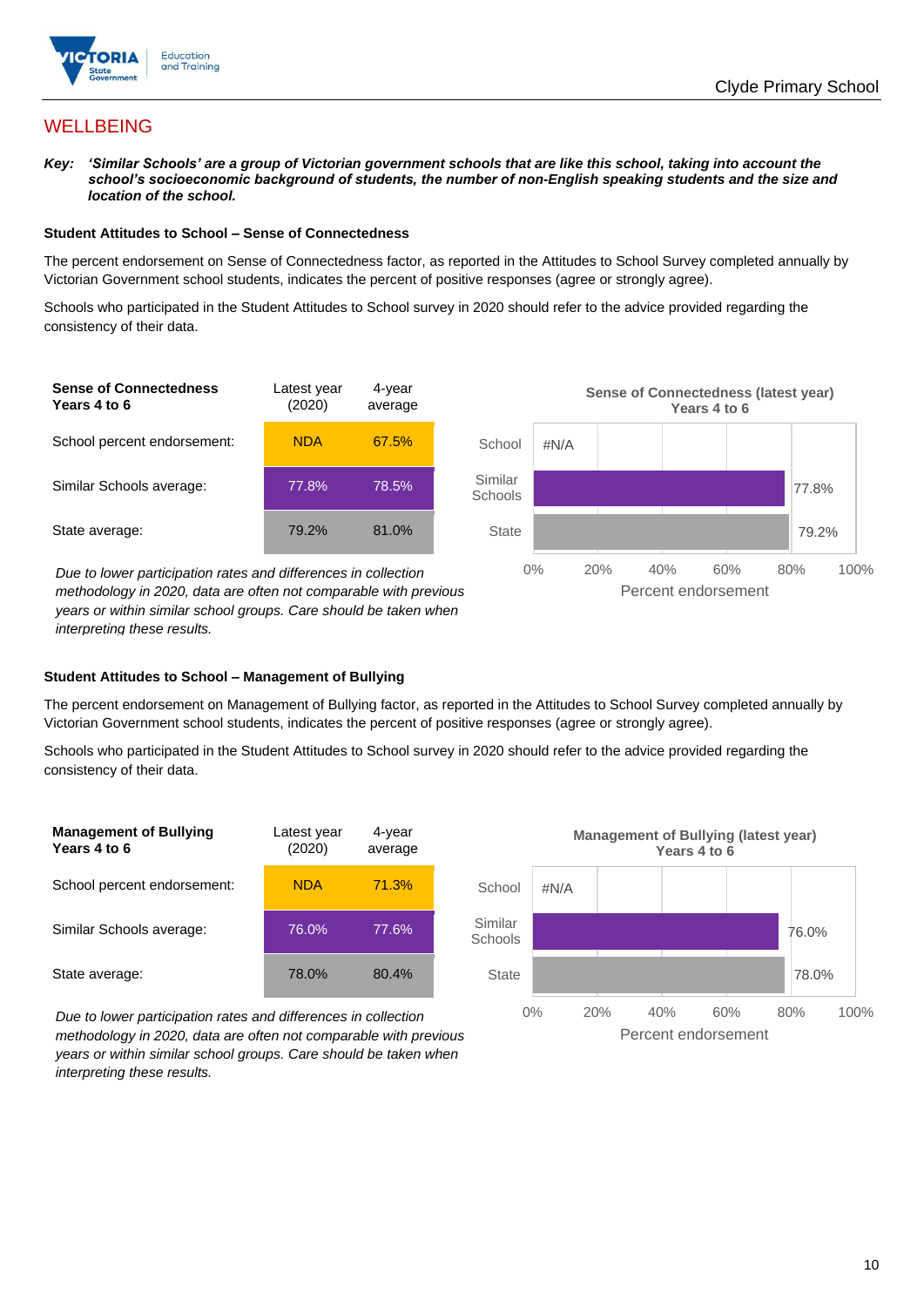

# **Financial Performance and Position**

FINANCIAL PERFORMANCE - OPERATING STATEMENT SUMMARY FOR THE YEAR ENDING 31 DECEMBER, 2020

| <b>Revenue</b>                  | <b>Actual</b> |
|---------------------------------|---------------|
| <b>Student Resource Package</b> | \$4,402,350   |
| Government Provided DET Grants  | \$561,645     |
| Government Grants Commonwealth  | <b>NDA</b>    |
| Government Grants State         | \$4,850       |
| Revenue Other                   | \$8,408       |
| <b>Locally Raised Funds</b>     | \$138,821     |
| <b>Capital Grants</b>           | <b>NDA</b>    |
| <b>Total Operating Revenue</b>  | \$5,116,073   |

| Equity <sup>1</sup>                                 | <b>Actual</b> |
|-----------------------------------------------------|---------------|
| Equity (Social Disadvantage)                        | \$243,002     |
| Equity (Catch Up)                                   | <b>NDA</b>    |
| <b>Transition Funding</b>                           | <b>NDA</b>    |
| Equity (Social Disadvantage - Extraordinary Growth) | <b>NDA</b>    |
| <b>Equity Total</b>                                 | \$243,002     |

| <b>Expenditure</b>                    | <b>Actual</b> |
|---------------------------------------|---------------|
| Student Resource Package <sup>2</sup> | \$4,302,719   |
| Adjustments                           | <b>NDA</b>    |
| <b>Books &amp; Publications</b>       | <b>NDA</b>    |
| Camps/Excursions/Activities           | \$12,342      |
| <b>Communication Costs</b>            | \$4,648       |
| Consumables                           | \$119,304     |
| Miscellaneous Expense <sup>3</sup>    | \$14,893      |
| <b>Professional Development</b>       | \$4,368       |
| Equipment/Maintenance/Hire            | \$104,702     |
| <b>Property Services</b>              | \$39,523      |
| Salaries & Allowances <sup>4</sup>    | <b>NDA</b>    |
| <b>Support Services</b>               | \$105,742     |
| Trading & Fundraising                 | \$7,816       |
| Motor Vehicle Expenses                | <b>NDA</b>    |
| <b>Travel &amp; Subsistence</b>       | <b>NDA</b>    |
| <b>Utilities</b>                      | \$28,518      |
| <b>Total Operating Expenditure</b>    | \$4,744,577   |
| <b>Net Operating Surplus/-Deficit</b> | \$371,497     |
| <b>Asset Acquisitions</b>             | \$15,000      |

(1) The equity funding reported above is a subset of the overall revenue reported by the school.

(2) Student Resource Package Expenditure figures are as of 01 Mar 2021 and are subject to change during the reconciliation process.

(3) Miscellaneous Expenses include bank charges, administration expenses, insurance and taxation charges.

(4) Salaries and Allowances refers to school-level payroll.